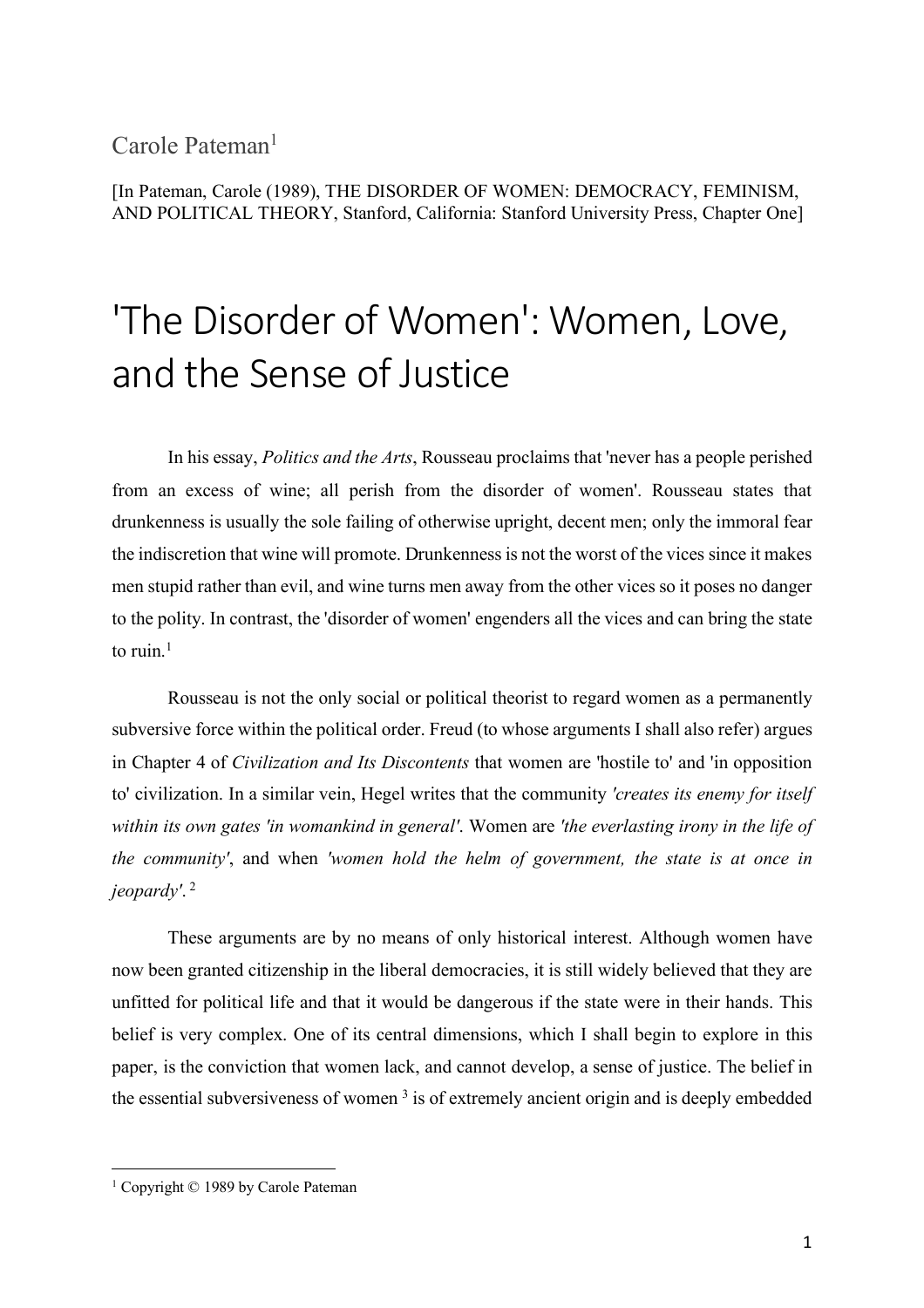in our mythological and religious heritage. However, it is only in the modern world that *'the disorder of women'* constitutes a general social and political problem.

More specifically, it is only with the development of liberal individualism and the arguments of its democratic and socialist critics that beliefs about women become an acute, though not always acknowledged, problem in social and political theory and practice. In premodern conceptions of the world, animal and human life were seen as part of a divinely or 'naturally' ordered hierarchy of creation; individuals were conceived as born into a natural order of dominance and subordination. Nature and culture were part of a whole in which the hierarchy of social life was grounded in natural differences such as age, sex and strength. Rulers were those whose 'natural' characteristics fitted them for the task. From about the seventeenth century a new and revolutionary conception of social life developed within which the relationship between 'nature' and 'society ', and between women and society, became inherently problematic.

Individuals began to be seen as rational beings, born free and equal to each other—or as naturally free and equal—and as individuals who create their social relationships and institutions for themselves. Political institutions, in particular, began to be seen as, properly based on convention, on contract, consent and agreement.

The conception of a conventionally grounded socio-political order brought with it a complex of problems concerning its relation to nature that, three centuries later, is still unresolved. The nature of the individuals who create and take their place within conventional or 'civil' associations is one of these problems. Do all individuals have the requisite nature or natural capacities? Or are there some who lack, or cannot develop, the capacities required for participation in civil life? If these individuals exist, their nature will appear as a threat to social life and there has been wide agreement that women are dangerous for this very reason. Women, by virtue of their natures, are a source of disorder in the state.

'Disorder' can be used in either of two basic senses: *first*, there is the socio-political sense of 'civil disorder' as in a rowdy demonstration, a tumultuous assembly, a riot, a breakdown of law and order. *Second*, 'disorder' is also used to refer to an internal malfunction of an individual, as when we speak of a disordered imagination or a disorder of the stomach or intestines. The term thus has application to the constitution of both the individual and the state. In addition, its moral content can also be made explicit when it is used to describe a 'disorderly house' in which decency and propriety are cast aside. Women, it is held, are a source of disorder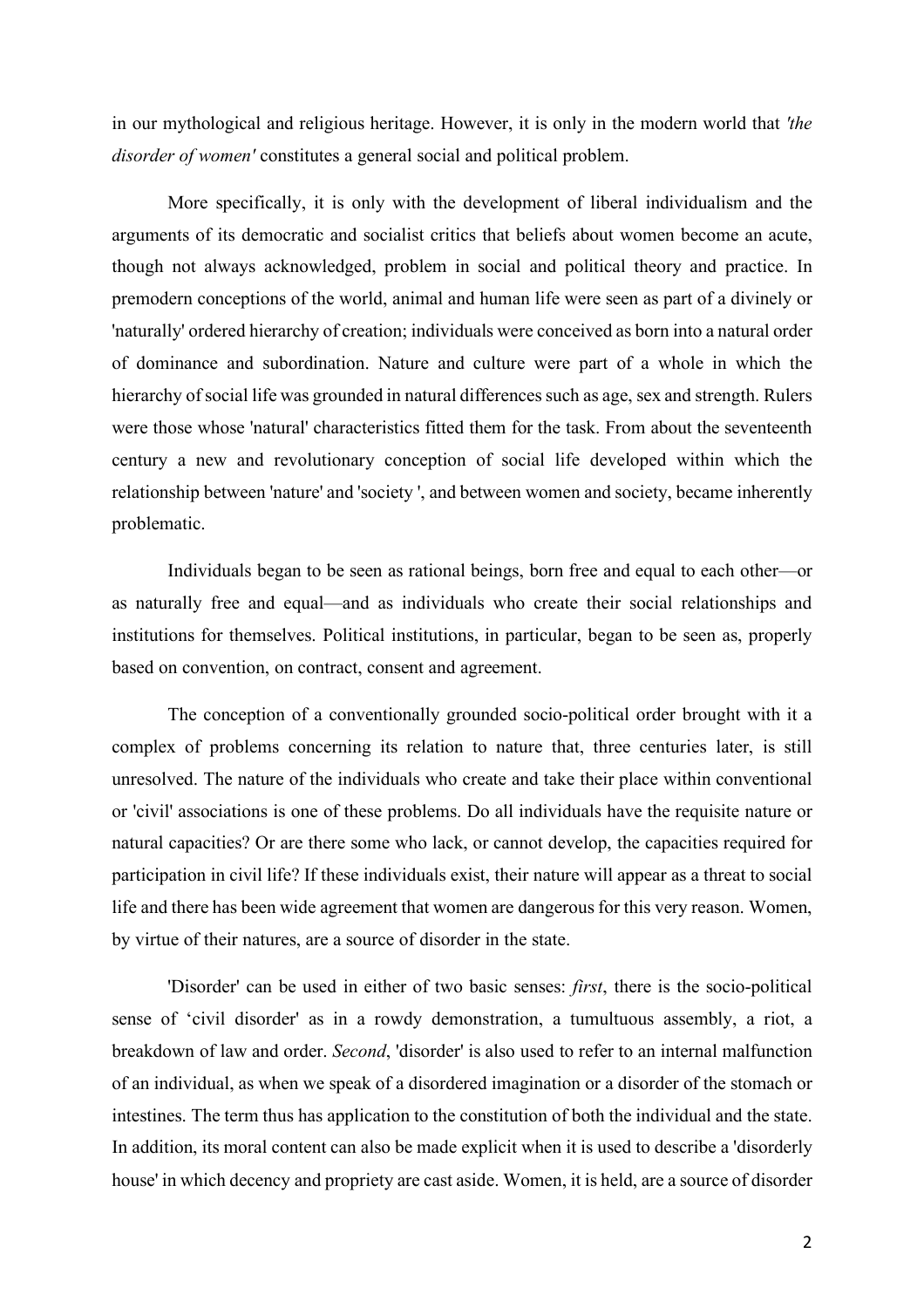because their being, or their nature, is such that it necessarily leads them to exert a disruptive influence in social and political life.

Women have a disorder at their very centres—in their morality—which can bring about the destruction of the state. Women thus exemplify one of the ways in which nature and society stand opposed to each other. Moreover, the threat posed by women is exacerbated because of the place, or social sphere, for which they are fitted by their natures—the family. Another of the problems thrown up by the individualist, conventionalist conception of social life, is whether all social relations are conventional in character.

The family is seemingly the most natural of all human associations and thus especially suited to women, who cannot transcend their natures in the manner demanded by civil forms of life. However, if the family is natural, then it is a form of association that stands in contrast to, and perhaps in conflict with, (conventional) social and political life. These two aspects of the problem of the disorder of women are revealed in the writings of the social contract theorists and especially in Rousseau's theory.

The social contract theorists set out the individualist and conventionalist conception of social life with particular clarity. Their arguments depend on, and thus illustrate, all the ambiguities and complexities inherent in the antinomy between nature and 'convention'. Popular contemporary beliefs about women, no less than seventeenth-century patriarchal arguments, rely on an appeal to nature and also on the fact that what is natural or 'ordered according to nature' is widely believed to be good and desirable.<sup>4</sup> The contract theorists appealed both to conceptions of individuals' natures and to the state of nature which natural individuals inhabited—but exactly in what form they inhabited it, and what kind of relationships existed between them, is one of the key questions in the contract story.

Rousseau 's version of contract theory highlights the problems in an acute form. He was the only contract theorist willing to pursue the revolutionary implications inherent in the doctrine—but he also believed that women posed a permanent threat to political order.

Rousseau's theory contains some profound sociological insights precisely because he was concerned with the interrelations of different dimensions of social life and with transformations of human consciousness. In the *Discourse on Inequality* he attacks the abstract individualism of the liberal contract theorists who postulated a familiar yet natural condition original to humanity. Rousseau argues that, strictly, a natural state is social, inhabited only by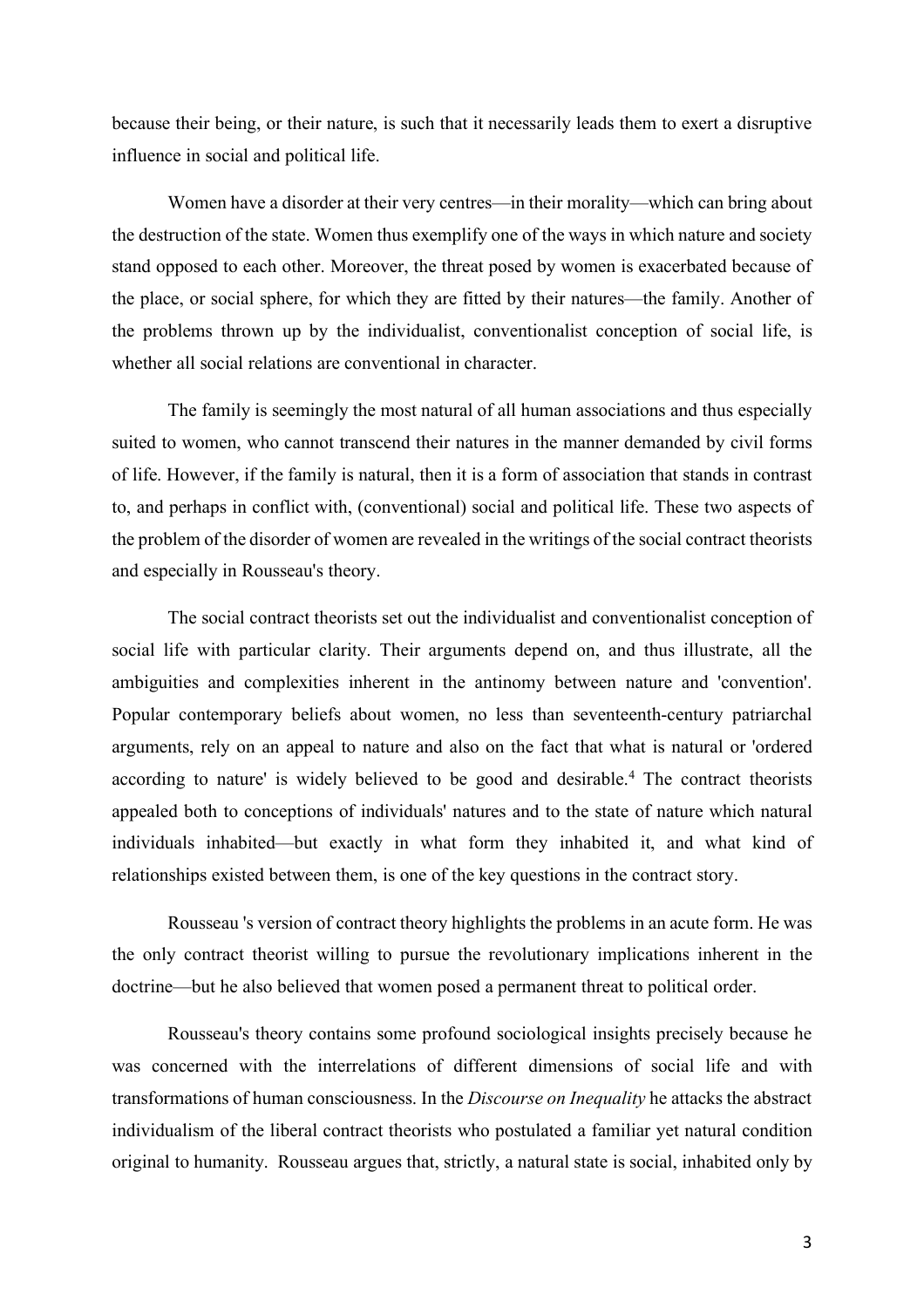animals of various kinds, one species of which has the potential to develop into human individuals. That is to say, Rousseau denies that one can draw political conclusions from assertions about the natural characteristics of isolated individuals or individuals seen severally, not collectively. His basic premise is that human life is social life, or sociality is natural to humans.

According to Rousseau, and here he agrees with Locke, the social state of nature is inhabited not by (isolated) individuals but by families. He writes that *'the oldest of all societies, and the only natural one, is that of the family'*. <sup>5</sup> This is another way of saying that the family precedes, or can exist in the absence of, wider social institutions or 'civil society'; it exists in the natural condition. The family is also grounded in the natural ties of love and affection (which are natural because they are within human capacities as, say, flying is not) and it has its origin in the biological process of procreation, in the natural difference between the sexes.

Rousseau argues that the family provides us with a major example of a social institution that follows the order of nature because, in the family, age naturally takes precedence over youth and males are naturally in authority over females. For Rousseau, the family is necessarily patriarchal. The state of nature stands in contrast to civil society, but the family is common to both forms of existence. The family spans the divide between a condition grounded in nature and the conventional bonds of civil life. Few social and political theorists, with the notable exception of Hobbes,<sup>6</sup> have been willing to present the family as a conventional association. Indeed, in the *Philosophy of Right*, Hegel claims that it is 'shameful' to see marriage and the family as merely contractual associations. The family is widely regarded as the natural basis of civil life. Familial, or domestic, relations are based on the natural ties of biology and sentiment, and the family is constituted by the particularistic bonds of an organic unity.

However, the status of the family as the foundation of civil society means that the contrast between the different forms of social life in 'the state of nature' and 'civil society' is carried over into civil life itself. The distinction between and separation of the private and public, or particularistic and universal, spheres of association is a fundamental structural principle of the modern, liberal conception of social life. The natural, particularistic family nestles at the centre of the private sphere, and it throws into prominence and stands opposed to the impersonal, universal, 'conventional' bonds of public life.

Rawls has recently stated that *'justice is the first virtue of social institutions'*. <sup>7</sup> Similarly, Freud argues that *'the first requisite of civilization, is that of justice—that is, the assurance that*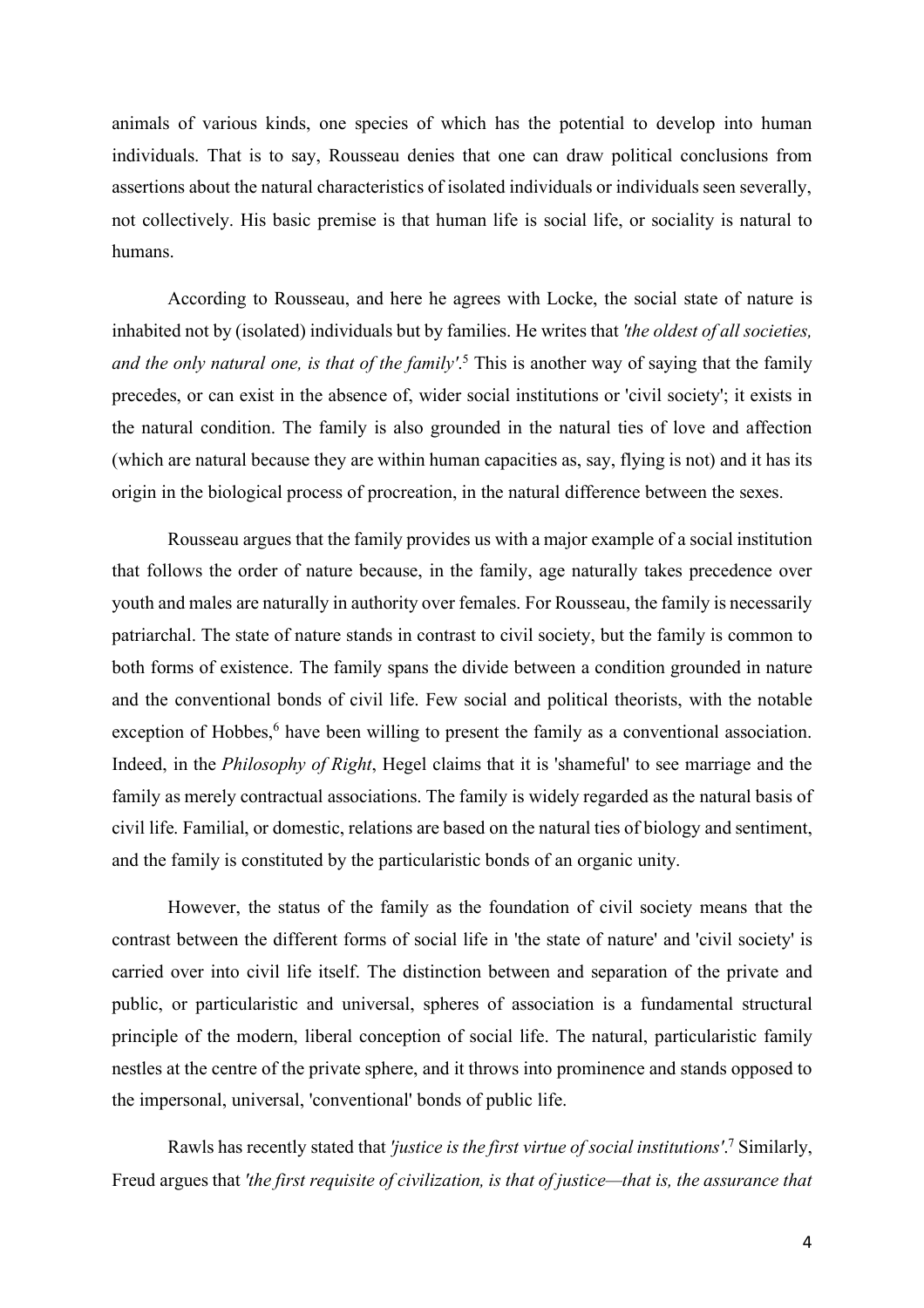*a law once made will not be broken in favour of individual'*. <sup>8</sup> But justice is not the virtue of all social institutions. As the preceding discussion suggests, and as Freud (and Hegel) tell us, it is love, not justice, that is the first virtue of the family.

The family is a naturally social, not a conventionally social, institution, but justice is a public or conventional virtue. In the family, individuals appear as unique and unequal personalities and as members of a differentiated unity grounded in sentiment. In civil life individuals transcend, or leave behind, the particular and ascribed characteristics which distinguish them in the private sphere and appear as unrelated equals. They enter the sphere of individuals—which is also universalism—as bearers of rights (liberties), as owners of property and as citizens. In a civil association, individuals are bound together and their actions are regulated solely by general or universal rules and laws that apply impartially to all. The rules and laws protect the rights and property of all individuals- providing that all do their share to uphold the rules, that is to say, to maintain justice. Particular or private interests of individuals must be subordinated to the public interest, or to the virtue of justice.

Individuals will more readily uphold the rules of civil association if they develop a sense of justice or a morality of order. Individuals must 'internalize' the universal rules of the socio-political order, understand that they ought to be observed and wish to act accordingly. The sense of justice is fundamental to the maintenance of public order. However, if individuals exist who, like women—according to Rousseau and Freud—are naturally incapable of developing a sense of justice, the basis of civil association is threatened; it contains within itself a permanent source of disorder.

The threat is all the greater because the natural morality, or deficiency in moral capacity, of women fits them only for the 'natural society' of domestic life. But the family itself is a threat to civil life. Love and justice are antagonistic virtues; the demands of love and of family bonds are particularistic and so in direct conflict with justice which demands that private interest is subordinated to the public (universal) good. The family is thus simultaneously the foundation of the state and antagonistic to it. Moreover, the presence within it of women who have no sense of justice—and whose natures prevent them from leaving the domestic sphere can only work against and weaken the sense of justice of their male kin who must uphold justice in civil life. *'Womankind'*, Hegel states, *'perverts the universal property of the state into a possession and ornament for the family'*. 9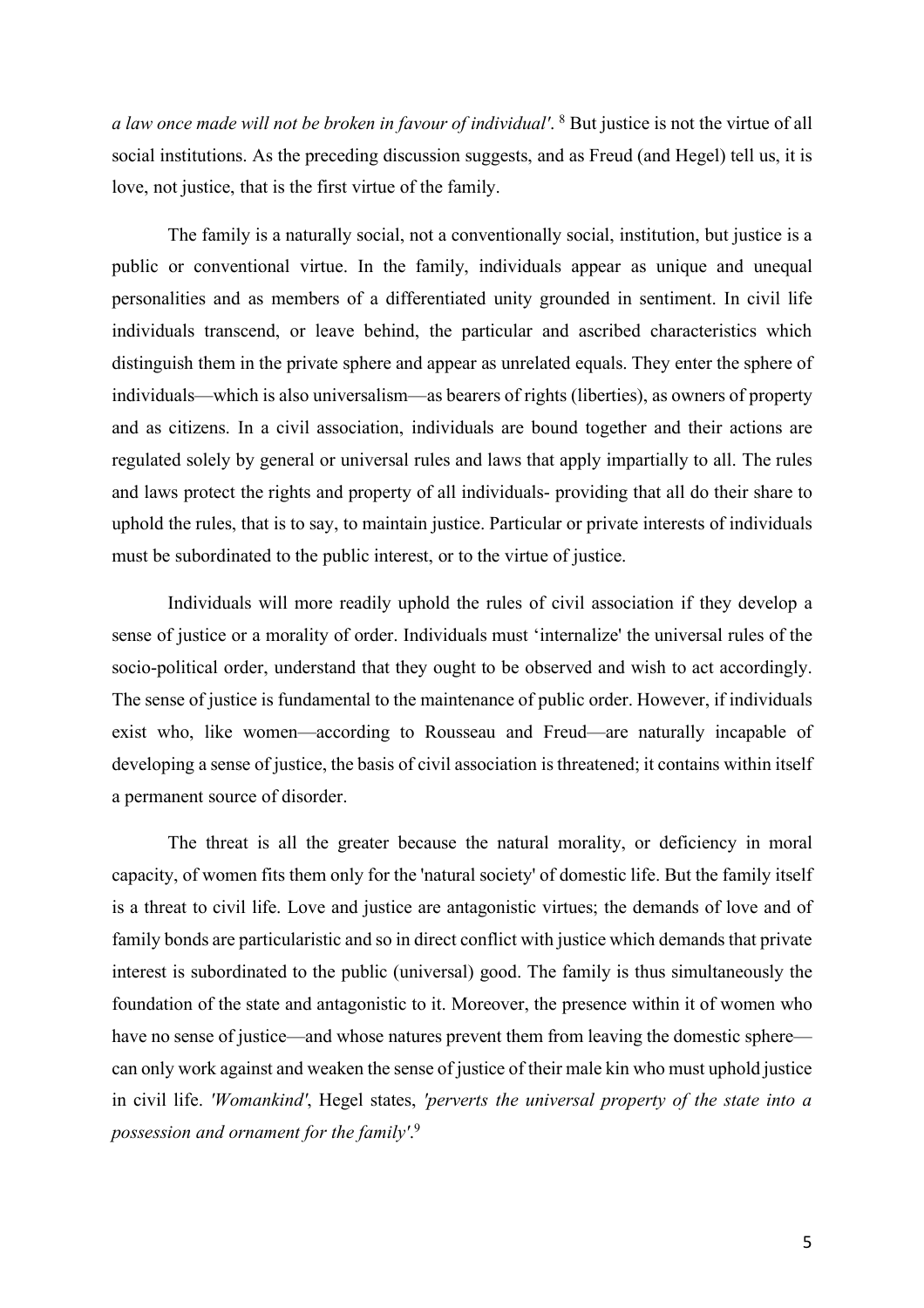Rousseau and Freud offer a remarkably similar diagnosis of why women are incapable of developing a sense of justice. Both agree that, for women, anatomy is destiny. The biological (natural) differences between the sexes influence and are reflected in their respective moral characters.

Rousseau argues that the source of the disorder of women lies in their boundless sexual passion. Women, he claims, foreshadowing Freud, are unable to subdue and sublimate their sexual desires in the same manner, or to the same extent, as men. Men are the active and aggressive sex and are *'controlled by nature'*; passive and defensive women have only the control of modesty. There must therefore be a double standard of sexual conduct. If both sexes gave equal rein to their passions *'the men ...would at last become [the women's) victims and would be dragged to their death without the least chance of escape'*. <sup>10</sup> Modesty is natural to women, but it provides a weak and uncertain control of their sexual desires. Moreover, as Rousseau argues in *Politics and the Arts*: *'even if it could be denied that a special sentiment of chasteness was natural to women, would it be any the less true that in society ... they ought to be raised in principles appropriate to it? If the timidity, chasteness, and modesty which are proper to them are social inventions, it is in society's interest that women acquire these qualities...'*<sup>11</sup>

However, even an education specifically designed to foster modesty is not sufficient guarantee against the disorderliness of women. Rousseau spells out this lesson in graphic fashion in *La Nouvelle Heloise*. Julie desires nothing more than to be virtuous and lead an exemplary life as a wife and mother, but she is unable, despite all her efforts and apparent success in passing through the trials set for her by Wolmar, to overcome her passion for Saint Preux. If the good order of Clarens is not to be fatally disrupted, Julie must take the one course left to her; the only solution to the problem of the disorder of women is her 'accidental' death.

Rousseau and Freud argue that this fundamental difference between the sexes has existed since the very beginning of social life and, indeed, has structured it. Both claim that the creation of civil society, or 'civilization ', is the work of men. For Rousseau the sexes are equal only when isolated from each other, among the animals in the true (asocial) natural condition. Social life develops as family life, and while charting its emergence Rousseau suddenly announces that *'the first difference was established in the way of life of the two sexes, ... women ... grew accustomed to tend the hut and the children'*. 12 His conjectural history of the development of civil society and the transformation of human nature, then continues as a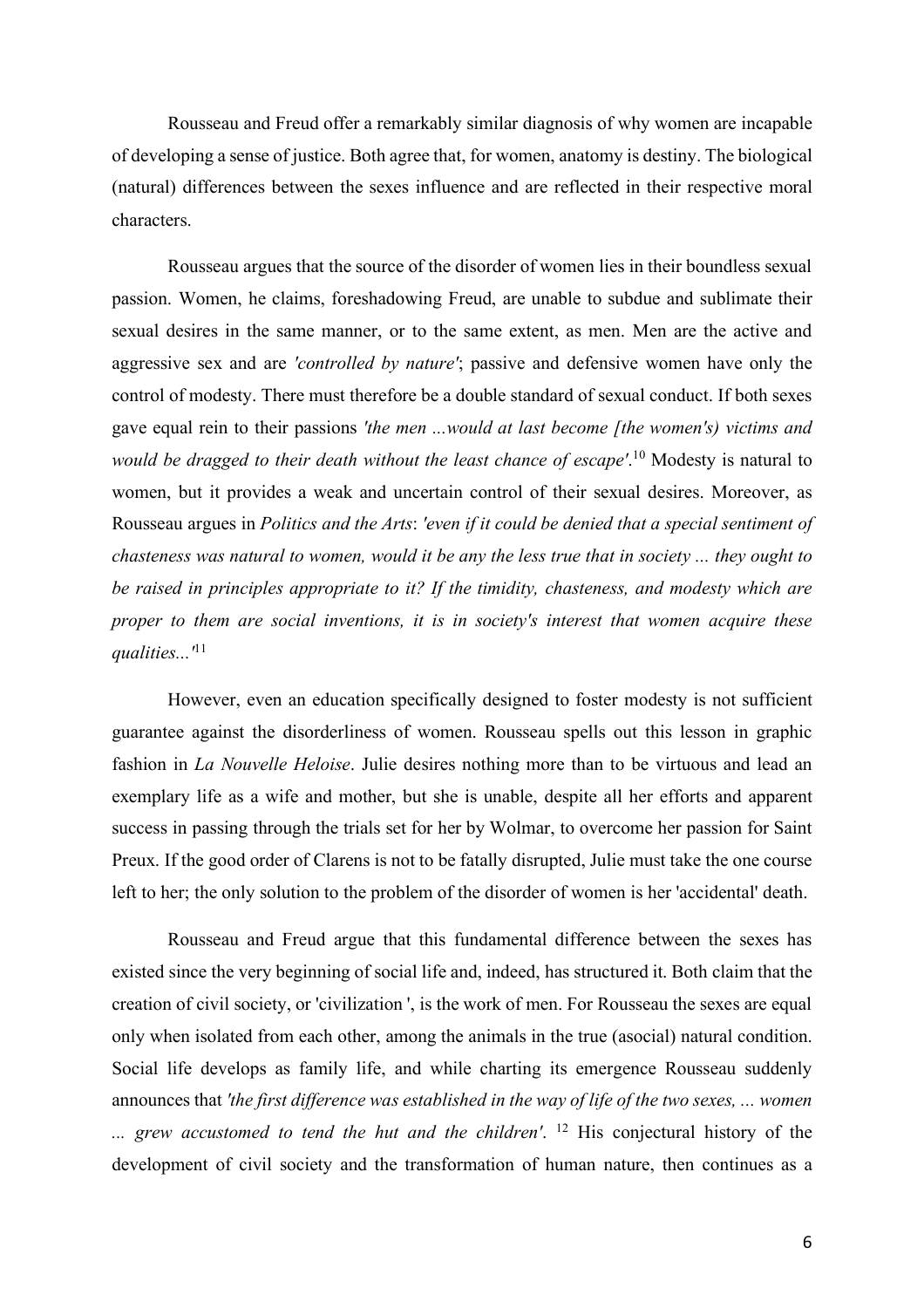history of male activity and male nature. Freud also presents a conjectural history of the development of civil society (civilization) in *Civilization and Its Discontents*. He argues that once *'the need for genital satisfaction no longer made its appearance like a guest who drops in suddenly'*, <sup>13</sup> males had a reason for keeping females close at hand and the latter, in their turn, were obliged to comply in order to care for their helpless young.

Once the family was established, the development of civilization was the work of men alone because it requires the *'instinctual sublimations of which women are little capable'*.

Only men are capable of sublimating their passions and thus capable of the justice that civil life demands. Furthermore, men's involvement in public life, and their consequent dependence on other men, means that they have little energy left for their wives and families: *'thus the woman finds herself forced into the background by the claims of civilization and she adopts a hostile attitude towards it'*. 14

No explanation was available of why women are less able than men to sublimate their passions, or how the *'special stamp to the character of females as social beings'* <sup>15</sup> comes about –, until Freud formulated his psychoanalytic theory. Rousseau can only tell us that men and women differ in this respect—and he prescribes an education for girls that will reinforce their disorderly natures and indifference to justice. Women are *'naturally'* made to be *'at the mercy of man's judgement'* and *'to endure even injustice at his hands'*. <sup>16</sup> (Hegel, it might be noted, was content to leave women in their natural state; women, he says with resignation, are *'educated who knows how?—as it were by breathing in ideas, by living...'*). <sup>17</sup> Freud argues that the explanation for women's lack of, or deficiency in, a sense of justice is the differential passage of the two sexes through the Oedipus complex and a consequent difference in the development of their super-egos. The super-ego is the *'representative for us of every moral restriction'..*.

Civilization is the work of men in the most profound sense, for it is men alone who possess a fully developed super-ego. The emergence of the super-ego is bound up with (the conjectural history of) the 'original ' momentous move from the family to wider communal life.

Freud argues that 'originally' the 'first' sons killed the 'first' father, whom they simultaneously loved and hated. Out of the awful act of hatred, remorse and guilt grew from their love, and their subsequent identification with their dead father led to the emergence of the super-ego. The brothers, Freud argues, imposed on each other the mutual restrictions necessary to prevent a repetition of their dreadful deed. Thus, the public virtue of justice, or *'the first*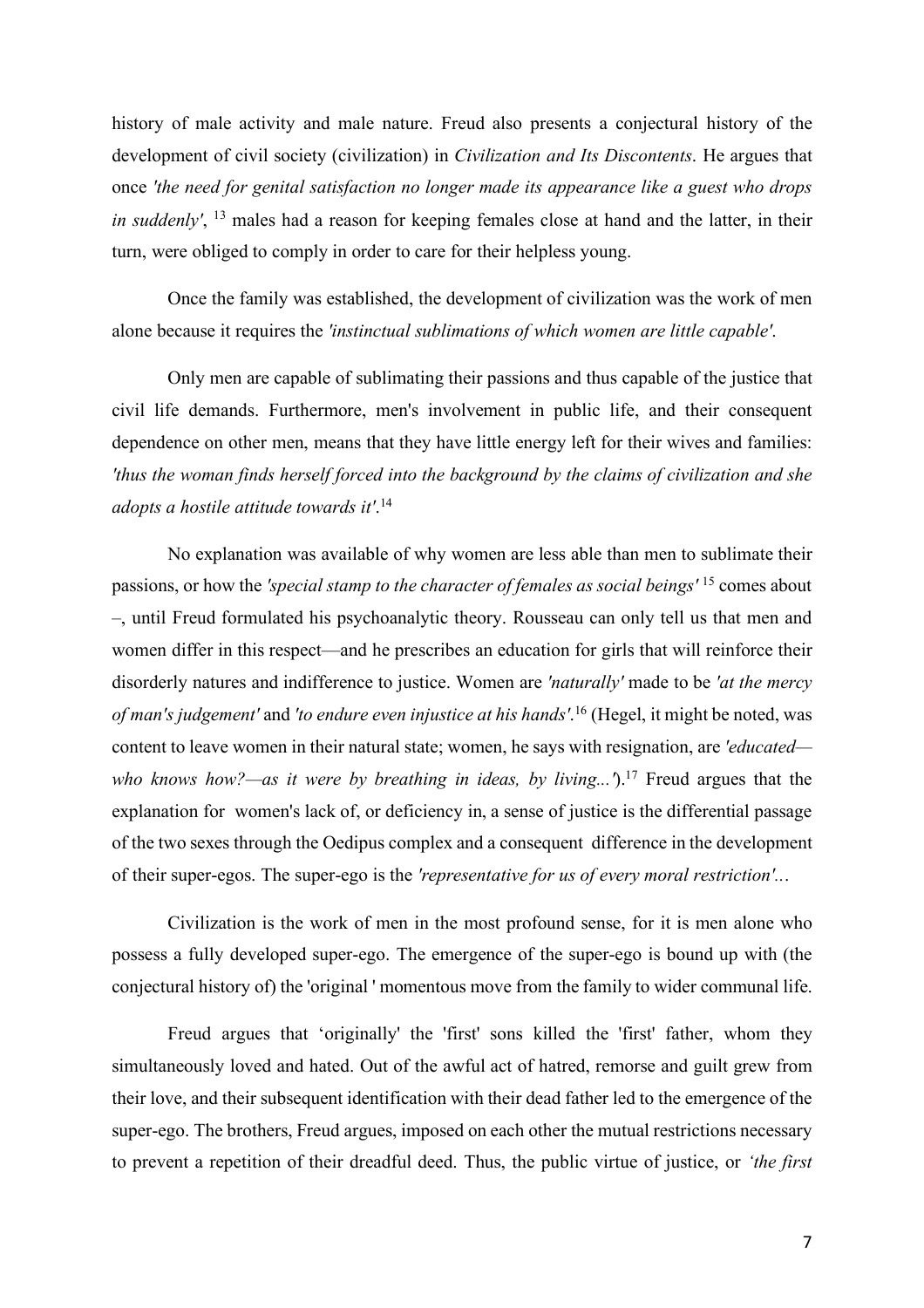*right'* or 'law' necessary for civil life, was established—by men. Women had no part in this development.19 In our own time, the different manner in which little boys and girls pass through the Oedipus complex harks back to the purely masculine 'origin' of justice, political right and the super-ego.

Little boys have a dramatic passage through the Oedipus complex. The threat of castration, the force of which is confirmed when the boy sees the 'castrated' female genitals, impels him to identify with his father, and so the Oedipus complex is *'literally smashed to pieces'*. <sup>20</sup> The super-ego, which is 'heir' to the Oedipus complex, then begins its development. The little boy 'assimilates' his father's ego to his own and thereby internalizes all the restraints embodied in the paternal agency. Thus, the male infant becomes a moral individual, in due course a 'man', since the creation of the super-ego initiates him into *'all the processes that are designed to make the individual find a place in the cultural community'*. 21

For females, however, the process is quite different. Females are already 'castrated' and when they make this terrible discovery by comparing themselves with little boys, their Oedipus complex is created –, not destroyed. It is a long and difficult journey through which the little girl comes to take her father as her object—in fact, she may never surmount the Oedipus complex. The result is that women lack or—at best—have a much weaker super-ego than men.

Freud writes that *'for women the level of what is ethically normal is different from what it is in men. Their super-ego is never so inexorable, so impersonal, so independent of its emotional origins as we require it to be in men. ... They show less sense of justice than men, ...they are less ready to submit to the great exigencies of life, ... they are more often influenced in their judgements by feelings of affection or hostility...'* <sup>22</sup>

Freud argues that the creation and dissolution of the Oedipus complex is a universal feature of human existence. The difference in moral capacity between the sexes must, therefore, be accepted. In Rousseau's terms, it is a social reflection of the order of nature. Freud emphasizes the costs of creating civilization,<sup>23</sup> but he has no suggestions for containing the disorderliness of women. Rousseau, however, concludes that the only way in which the state can be protected from the impact of women is through *strict segregation* of the sexes in their activities, including, as at Clarens, in domestic life. *Sexual separation is necessary because even modest (good) women are a corrupting influence on men.* Their disorder leads them always to pull men away from civic virtue and to mock at justice. But segregation is only a preventive measure; it does nothing to cure the disorder of women.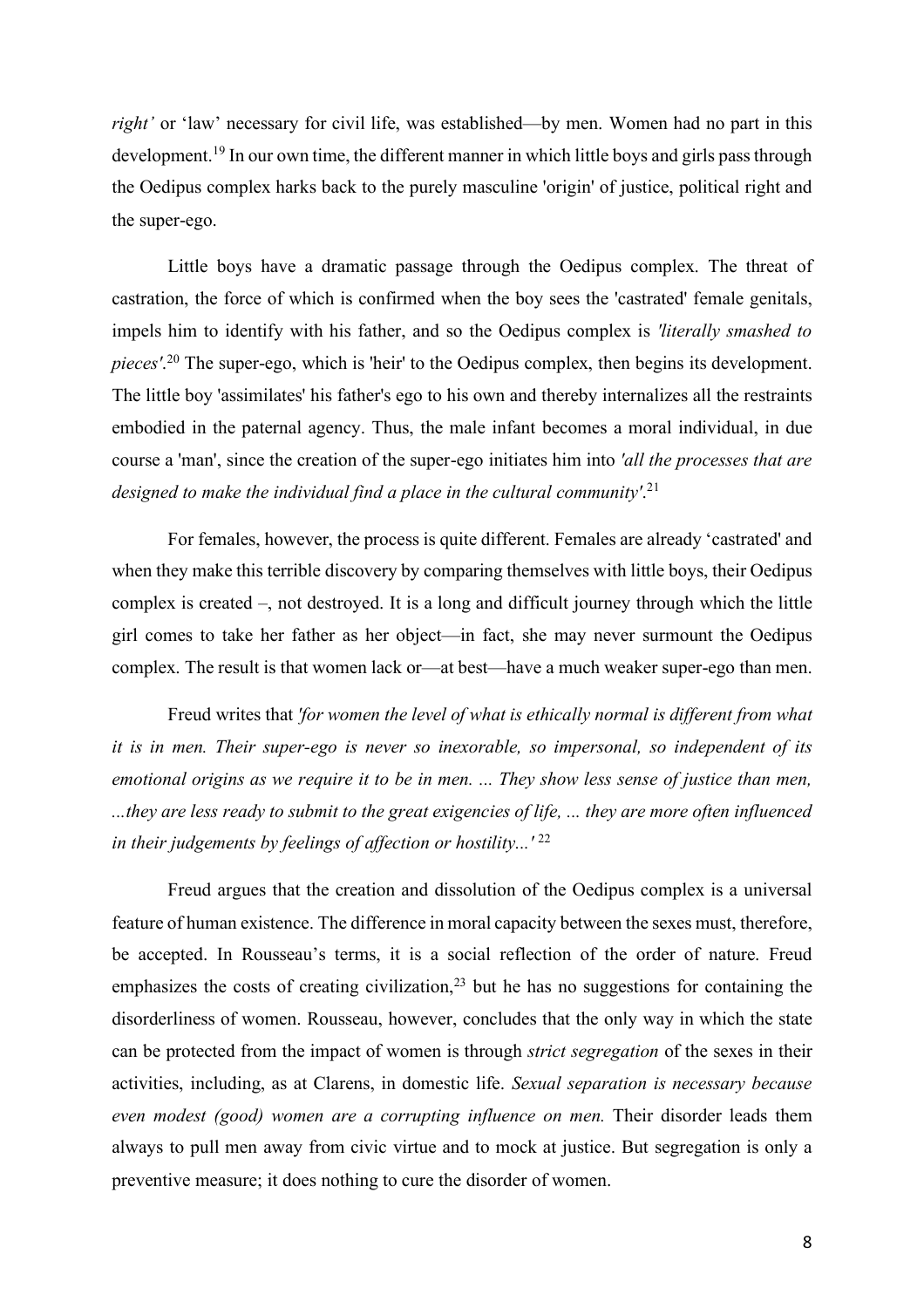This is shown when the separation of the sexes is taken to its logical limit—the seraglio. The seraglio appears to be a secure *'asylum against the onslaughts of vice'*, and the one place where a woman can *'be sure about [herself]*, where there are no dangers to fear.<sup>24</sup> Nevertheless, as Usbek discovers, disorder can break out even in the seraglio. In *La Nouvelle Heloise*, the presence of Wolmar, who epitomizes the qualities of a wise man with a highly developed sense of justice, is not enough to protect Clarens. Julie states that Wolmar never violates 'conjugal solemnity', and that even his passion for her is of a kind in which he *'loves only as much as he wishes to and ... he wishes to only as much as reason permits'.* 25

Yet Julie's passion triumphs over Wolmar's justice. Neither the seraglio nor Clarens can provide a true asylum or substitute for a weak super-ego and natural lack of capacity for sublimation. In any social context *'the life of a good woman is a perpetual struggle against self '* 26, Julie says everything when she writes on her death-bed that *'I dare pride myself in the past, but who might have been able to answer for my future? One day more, perhaps, and I might be guilty!'* <sup>27</sup>

Rousseau presents us with many insights into the problem of the disorder of women. However, he is, very surprisingly, far less aware of the problem posed by the family. Rousseau's political theory highlights the conflict between the private interests of sectional associations and the general will (or principles of justice) that governs the political order. However, he fails to see that the family, too, is a sectional association that threatens justice. Rousseau pictures the family, the little commonwealth with the father at its head, as the foundation of the state: *'Will the bonds of convention hold firm without some foundation in nature? Can devotion to the state exist apart from the love of those near and dear to us? Can patriotism thrive except in the soil of that miniature fatherland, the home? Is it not the good son, the good husband, the good father, who makes the good citizen?'* <sup>28</sup>

Perhaps, if the father's sense of justice is strong enough to override his love for his family, his desire to protect its interests and the baleful influence of his wife. Freud argues that the conflict between love, whether sensual or 'aim-inhibited', and public life cannot be avoided: *'love comes into opposition to the interests of civilization; ... civilization threatens love with substantial restrictions'*. The more closely that family members are attached to each other, the harder it is for them to enter into public life.<sup>29</sup> Freud might have added that the more diligently husbands and fathers work for the interests of their families, the more likely it is that they will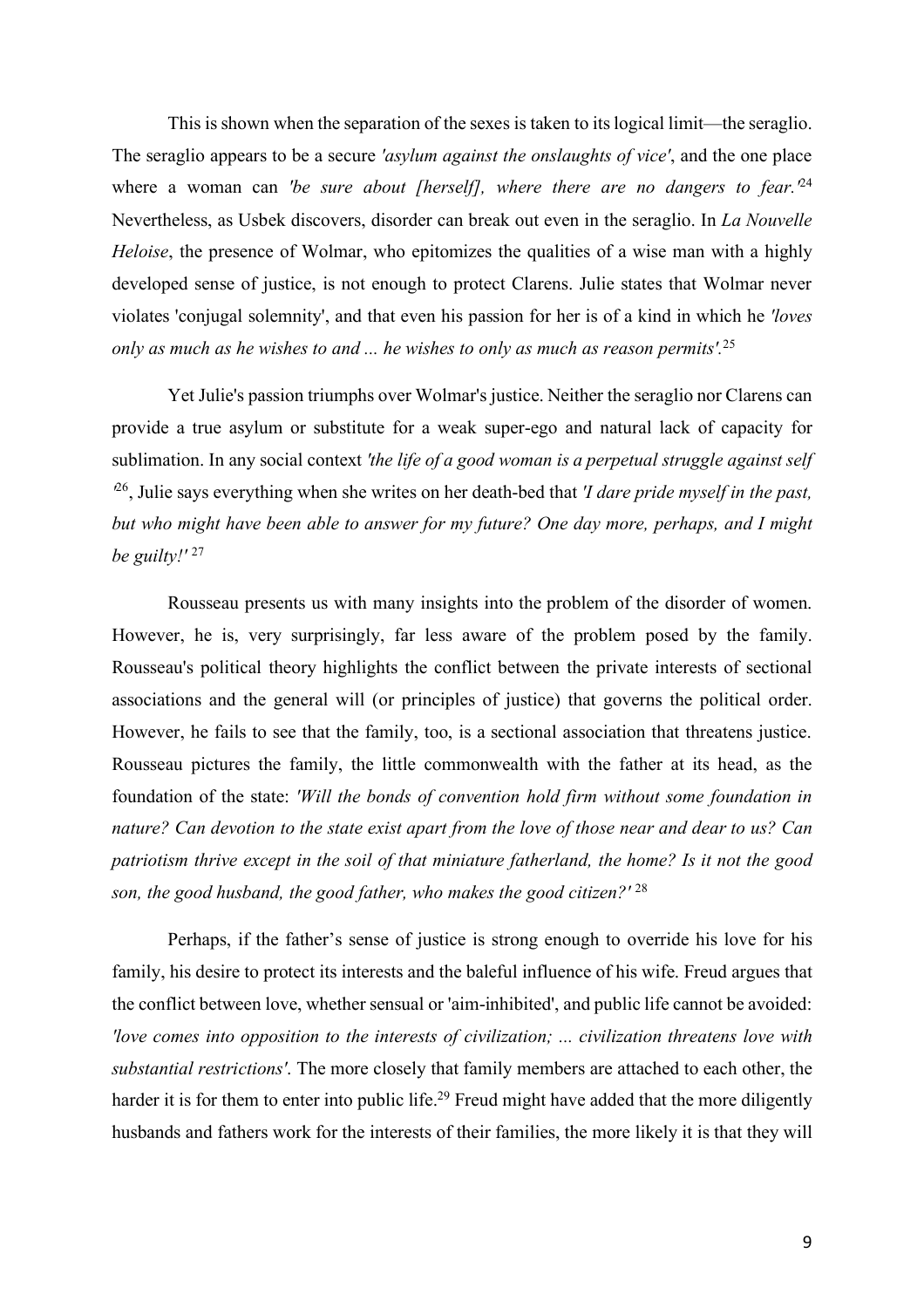put those interests before the requirements of justice. There can be no easy reconciliation of the virtues of love and justice.

Paradoxically, because the family is the 'foundation' of social life in the sense that it is the point of 'procreative origin' <sup>30</sup> of society and because it stands directly at the border with nature, women are seen as guardians of order and morality as well as inherently subversive. Rousseau glorifies women's task as mothers. He was one of the first writers to emphasize the moral implications of breast feeding, and he is careful to stress, for example, that when Julie constructs her natural garden retreat she does not allow the work to interfere with her duties as a mother. (However, it should be noted that the mother's task is completed in the early years; a male tutor takes over from her.) Women's guardianship of order reaches beyond motherhood. Within the shelter of domestic life women impose an order, a social pattern, and thus give meaning to the natural world of birth and death and other physical processes, of dirt and raw materials, that is integral to domestic life.

Women are direct mediators between nature and society. However, because women face nature directly, and because, in giving birth and in their other bodily functions, they appear as part of nature, they exemplify the ambiguous status of the family as both natural and social.<sup>31</sup> Women impose order and foster morality; but they are also in daily contact with dirt and with natural processes only partly under our control. They cannot escape being tainted by this contact or completely transcend the naturalness of their own being. Hence, they represent both order and disorder, both morality and boundless passion.

It is worth remarking here that one way in which women (and their male kin and keepers) attempt to hide this contact with nature, their own natural functions, and hence their potential for disorder, is through cleanliness—presented as purity. In the *Persian Letters*, the chief eunuch stresses to Usbek that he has always been trained to keep the women in the seraglio *'absolutely clean ... and [to take] an infinite amount of care over it'*. <sup>31</sup> Rousseau proclaims that *'nothing could be more revolting than a dirty woman, and a husband who tires of her is not to blame'*. Emile will never find this fault in Sophy: *'things are never clean enough for her... She has always disliked inspecting the kitchen-garden ... the soil is dirty, ... absolute cleanliness ... has become a habit, till it absorbs one half of her time and controls the other; so that she thinks less of how to do a thing than of how to do it without getting dirty ... Sophy is more than clean, she is pure'*. 33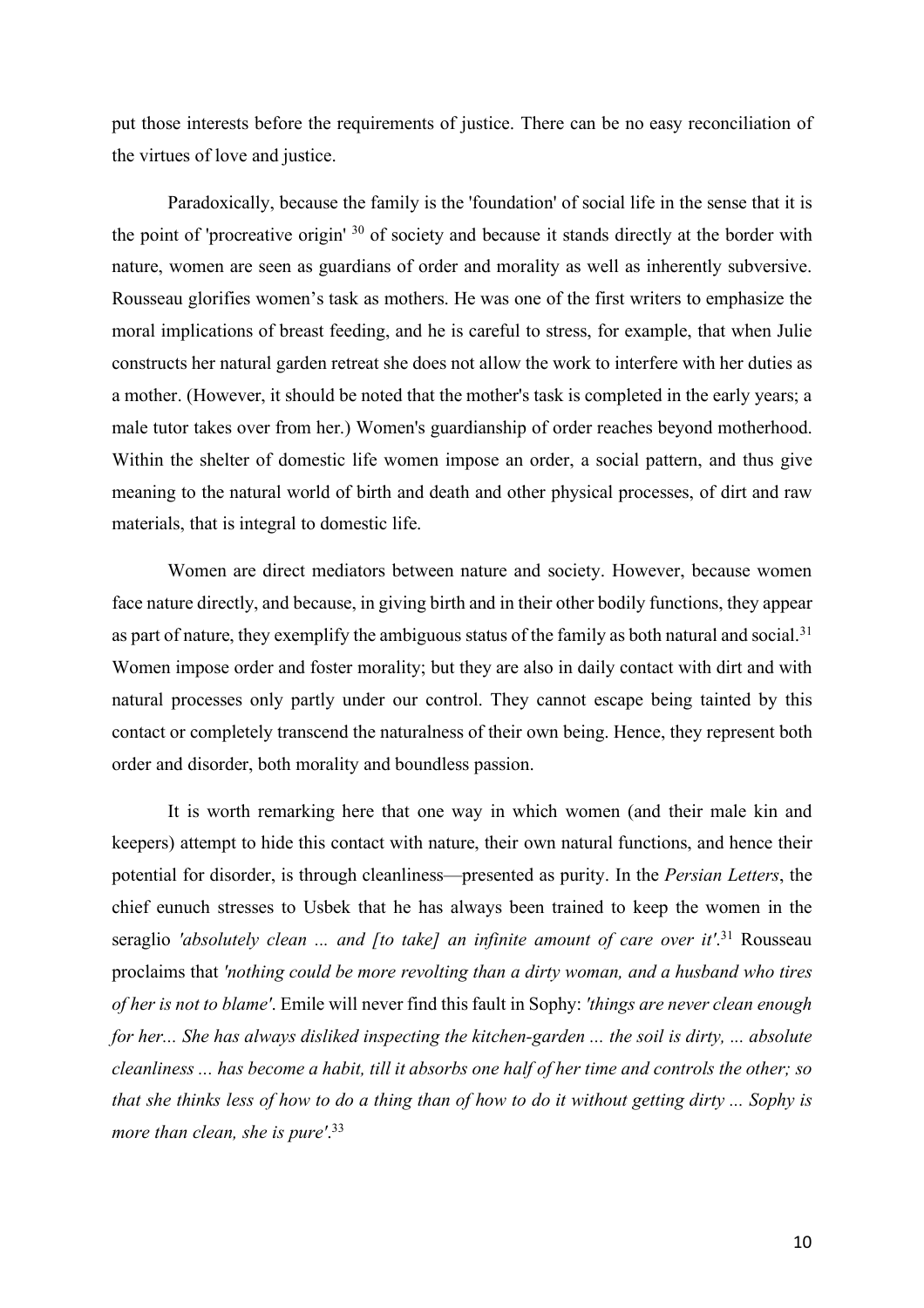The profound insights into the contradictions and antagonisms in the dialectic between individuals and their social relations, and between the family and civil society, to be found in the work of thinkers of the stature of Rousseau and Freud, are sadly neglected (or not even recognized) in most contemporary work on the subject of justice—and in much feminist writing. In part, this reflects the consolidation of liberal theory over three centuries as the ideology of the liberal capitalist state, centred on the separation of the political and private spheres. The problems which appear explicitly at the origins of liberal theory in the arguments of the social contract theorists and their critics are now either ignored or regarded as unproblematic. In particular, the tension between nature and convention or love and justice is continually glossed over or suppressed.

Early liberal feminist writers such as Mary Wollstonecraft and John Stuart Mill, for example, *who agree that women lack a sense of justice*, offer a much more superficial diagnosis of the problem than Rousseau (though that is not to underestimate their achievement).

They see it primarily as a matter of extending the liberal principles of freedom, equality and rationality to women through a process of education. In the *Vindication*, Wollstonecraft appeals for the 'rights of men and citizens' to be extended to both sexes; reason has no sex. It appears that the virtues are sexually differentiated because women have been turned into 'artificial' creatures. Their education (or, more accurately, lack of it) reinforces their dependence on men and makes them mean and selfish, in arrowing the range of their concerns to exclude the wider community so that they cannot develop a sense of justice.

Similarly, in *The Subjection of Women*, Mill argues that we cannot say that women are 'naturally' fit only for subordination because we know nothing of what they might become if the principles of freedom and equality, now governing the rest of our social institutions, were extended to sexual relations. Mill argues that individuals develop a sense of justice through participation in as wide a range of public institutions as possible; confined to the family which the law allows to be a 'school of despotism'—women can never learn to weigh the public interest against selfish inclination.

The obvious problem with Mill's and Wollstonecraft's arguments is that—although they both advocate a proper education for women and a widening of opportunities to enable them to be economically independent of men—they also assume that the opportunities will be largely irrelevant for the majority of women. Most women will continue working within the home since child-rearing will remain their major responsibility. But this means that, despite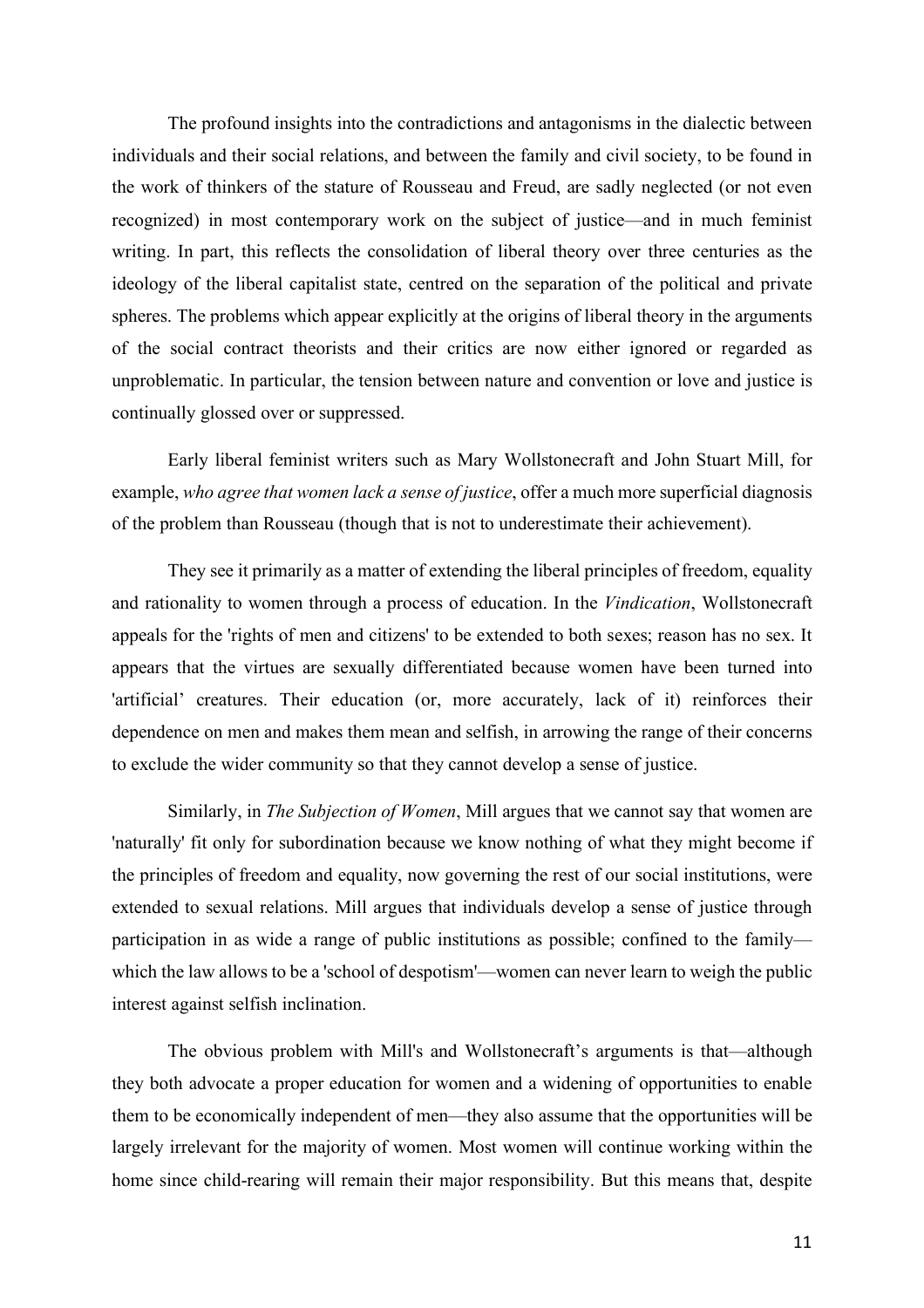legal and educational reforms, men's moral understanding will continue to be more highly developed than women's.

Women will not obtain within the family the breadth of social experience and practical education that will develop their sense of justice and allow them, with safety, to participate in political life. The problem of the disorder of women, while mitigated by education, remains unresolved.

These feminist arguments assume that the family can become the bedrock on which the liberal state is raised, but they also contain a hint that love and justice can conflict. Mill implies that education is the answer here, too. Educated persons of both sexes should be able to control and subdue their 'lower' passions. Wollstonecraft contrasts love, that is, sexual passion, with friendship and mutual respect between equals, and she argues that the latter is the only true basis for marriage and family life.

Rousseau, also, thought it 'an error' to see sexual passion as the basis of domestic life (he makes it clear that Saint Preux, Julie's lover, would not make a good husband). He claims that: *'people do not marry in order to think exclusively of each other, but in order to fulfil the duties of civil society jointly, to govern the house prudently, to rear their children well. Lovers never see anyone but themselves, they incessantly attend only to themselves, and the only thing they are able to do is love each other.'* <sup>35</sup>

However, given Rousseau's conception of women's nature and his plan for their education, it is impossible that marriage could be placed on this footing—as he shows clearly enough in his story of Wolmar's virtue and Julie's love. To state that sexual attraction is not the proper foundation for marriage solves nothing, if it is also believed that women are naturally creatures governed wholly by their sexual passions.

More generally, the liberal feminists' recognition that the relationship between the sexes contradicts basic liberal principles and their proposals for social reforms, fail to get to the heart of the problem of the disorder of women. Their argument is undercut by the acceptance of the *separation of domestic from civil life*, which is also a sexual separation.

Women and love are irrevocably set in opposition to justice. Liberal theory presupposes the opposition between nature and convention but the opposition can be neither admitted nor its implications pursued. The account of the development of the sense of justice in Rawls's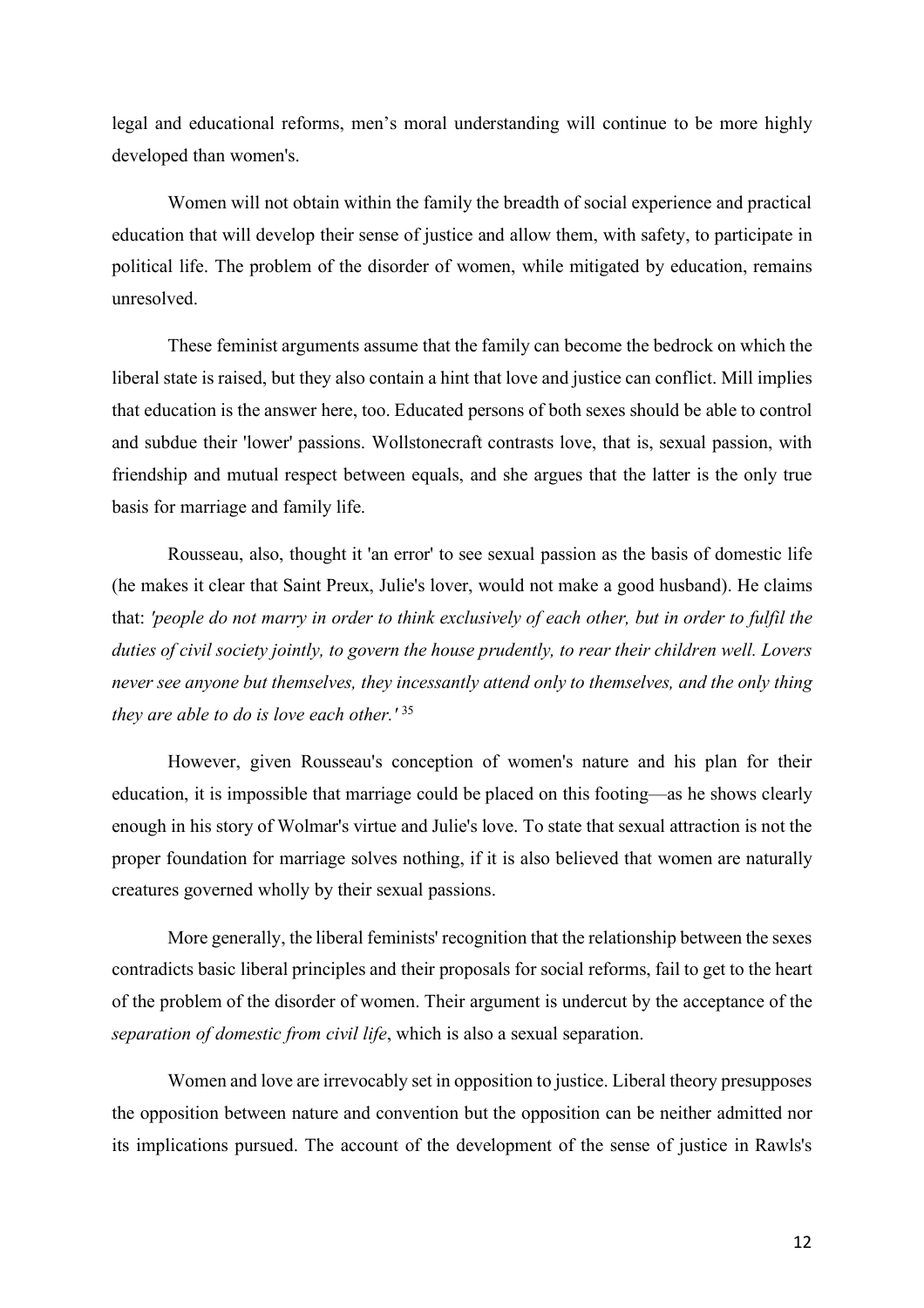extremely influential *Theory of justice* shows how liberal theorists consistently obscure one of the major problems in their arguments.

Rawls states that he has drawn on both Rousseau and Freud, but he gives no indication that he has appreciated the relevance of their insights into sexual relationships for the question of justice. Rawls presents an apparently sexually undifferentiated account; arguing that *'our moral understanding increases as we move in the course of life through a sequence of positions'*. <sup>36</sup> The sense of justice develops in three stages; first, the child learns the 'morality of order' from its parents. Then the 'morality of association', a morality characterized by the cooperative virtues of justice and impartiality, is developed when the individual occupies a variety of roles in a range of institutions. Finally, we reach the stage of the 'morality of principles' in which we understand the fundamental role of justice in the social order and we wish to uphold it; the sense of justice is attained.

Now this account, of course, has the same obvious failing as the liberal feminist arguments—only if men and women can move 'through a sequence of positions' will both sexes develop the sense of justice. Rawls, not surprisingly, rejects cries to 'abolish the family', but he has nothing to say about the sexual division of labour or the conviction that domestic life is the proper sphere for women. On the contrary, he remarks that if a publicly recognized concept of justice regulates social life it will *'reconcile us to the dispositions of the natural order'*. <sup>37</sup> And what is more natural, or in accordance with the order of nature, than the division of social life and its virtues between the sexes: conventional political life and justice belong to men; domestic life and love belong to women?

One reaction from the feminist movement to the problems sketched in this Chapter has been a call for the last vestiges of nature to be swept away. In the *Dialectics of Sex*, Firestone claims that the problem of women and nature can be solved through artificial reproduction which will allow all relationships, including those between adults and children, to be based on convention or to be freely chosen. However, this is to argue that the whole of social life could be fashioned in the image of a philosophically and sociologically incoherent abstract, possessive individualism. It is a 'solution' based on a continuing opposition between nature and society rather than an attempt to recreate this relationship.

Another feminist response to claims about the disorder of women has been to argue that, since 'justice' is the work of men and an aspect of the domination of women, women should reject it totally and remake their lives on the basis of love, sentiment and personal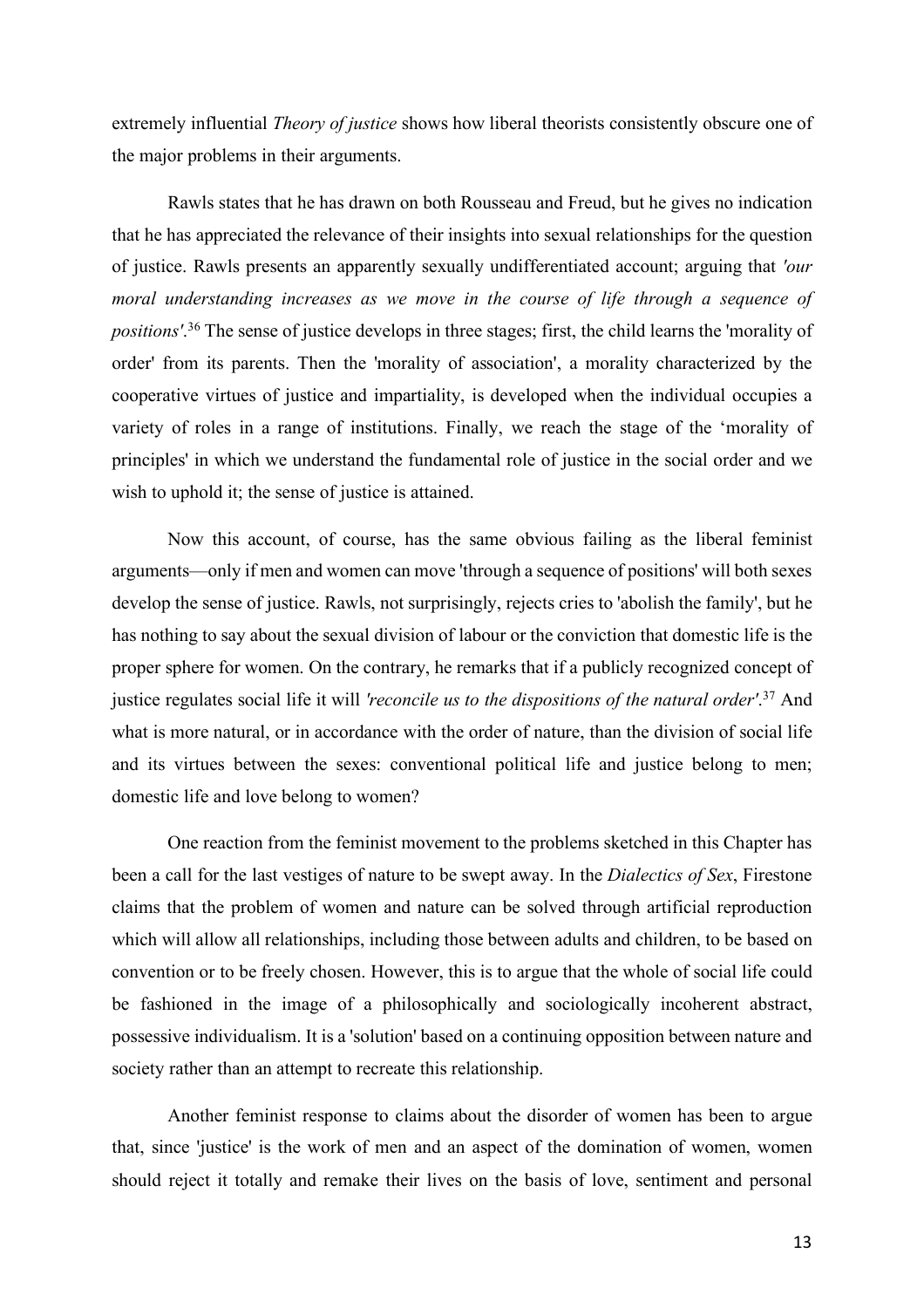relations. But this no more solves the problem than a declaration of war on nature; neither position breaks with liberal conceptions or can take account of the dialectic between individual and social life, between the particular or personal and the universal or political.<sup>39</sup> To attempt technologically to banish nature or to deny that justice has any relevance is to try to wish away fundamental dimensions of human life. Rather, the extraordinarily difficult and complex task must be undertaken of developing a critique of the liberal and patriarchal conception of the relation between nature and convention that will also provide the foundation for a theory of a democratic, sexually egalitarian practice.

The insights and failings of the theorists discussed in this Chapter provide one starting point for such a critique. I have concentrated on 'love', that is to say, sexual passion. However, one of the most urgent tasks is to provide an alternative to the liberal view of justice, that assumes that 'a' sense of justice presently exists, developed through the smooth passage of all individuals through social institutions.

This claim rests on the uncritical acceptance that the structure of liberal capitalist institutions allows both men and women, working class and middle-class, to develop in the same fashion. It ignores the reality of institutions in which the subordination of women and the 'despotic organization of production' 38—are seen as natural. Rousseau's critique of abstract individualism and the liberal theory of the state can assist in building a critical theory, just as his many insights into the relationship between sexual and political life, disentangled from his patriarchalism, are essential to a critical theory of the relation between love and justice. Similarly, Freud's psychoanalytic theory is indispensable, but must be used carefully as part of an account of the historical development of civil society —which includes a specific form of domestic association and 'masculine' and 'feminine' sexuality—and not, as Freud presents it, as an abstract theory of the 'individual' and 'civilization'.39

This project may sound daunting, even completely overwhelming. Yet once the problem of the disorder of women begins to be seen as a question of social life, not as a fact that confronts us in nature, the reality of the structure of our personal and political lives is beginning to be revealed within the appearance presented in liberal and patriarchal ideology, and the task has already begun.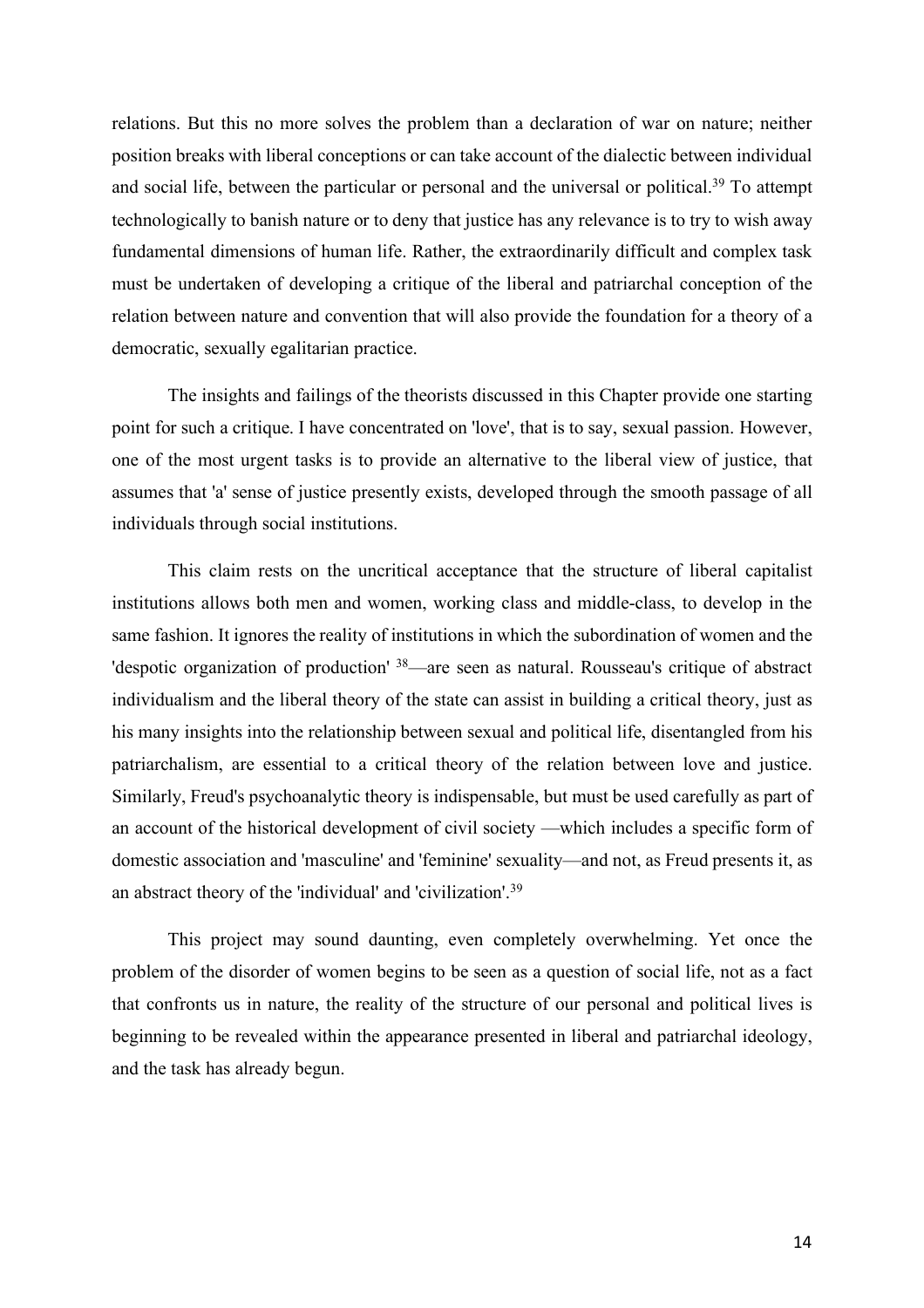## ENDNOTES

1 J.-J. Rousseau, POLITICS AND THE ARTS: *A Letter to M. D'Aiembert on the Theatre*, tr. A. Bloom (Cornell University Press, Ithaca, NY, 1968), p. 109. Rousseau also notes that wine attracts old men because youth have other desires; beliefs about the subversiveness of youth are outside the scope of this paper.

2 G. W. F. Hegel, THE PHENOMENOLOGY OF MIND, tr.]. B. Bailie (Allen & Unwin, London, 1949), p. 496; Philosophy of Right, tr. T. M. Knox (Oxford University Press, Oxford, 1952), addition to par. 166. N. O. Keohane (*Female Citizenship: The Monstrous Regiment of Women*) (paper presented at the annual meeting of the Conference for the Study of Political Thought, New York, 6-8 April 1979), discusses various aspects of the belief that women should not enter the political sphere, with particular reference to ancient Greece and Jean Bodin's theory .

3 Women have also been perceived from ancient times as guardians of morality and order. This contradictory view is briefly discussed below, but it should be noted that the two conceptions of women are not straightforwardly opposed to each other. The 'morality' and 'order' represented by women is not the same as the 'order' of the political sphere.

4 But compare Nietzsche: '*You desire to live "according to Nature"? Oh, … what fraud of words! Imagine to yourselves a being like Nature, boundlessly extravagant, boundlessly indifferent, without purpose or consideration, without pity or justice, at once fruitful and barren and uncertain: imagine to yourselves indifference as a power, how could you live in accordance with such indifference?'* (F. Nietzsche, THE COMPLETE WORKS, ed. O. Levy (Foulis, London, 1911), vol. 12; BEYOND GOOD AND EVIL, tr. H. Zimmer, Chap. I, par. 9). The same ambiguities and contradictions in our perception of women also surround 'nature'. Social life can, for example, be regarded as properly a reflection of the harmony in nature or the 'order of nature'; alternatively, nature can be seen as the sphere of the uncontrolled, the arbitrary, the capricious, the indifferent that must be transcended in social life. A discussion of various meanings attributed to 'natural' in relation to women can be found in C. Pierce, *'Natural Law Language and Women'*, in WOMEN IN SEXIST SOCIETY, ed. V. Gornick and B. K. Moran (Basic Books, New York, 1971).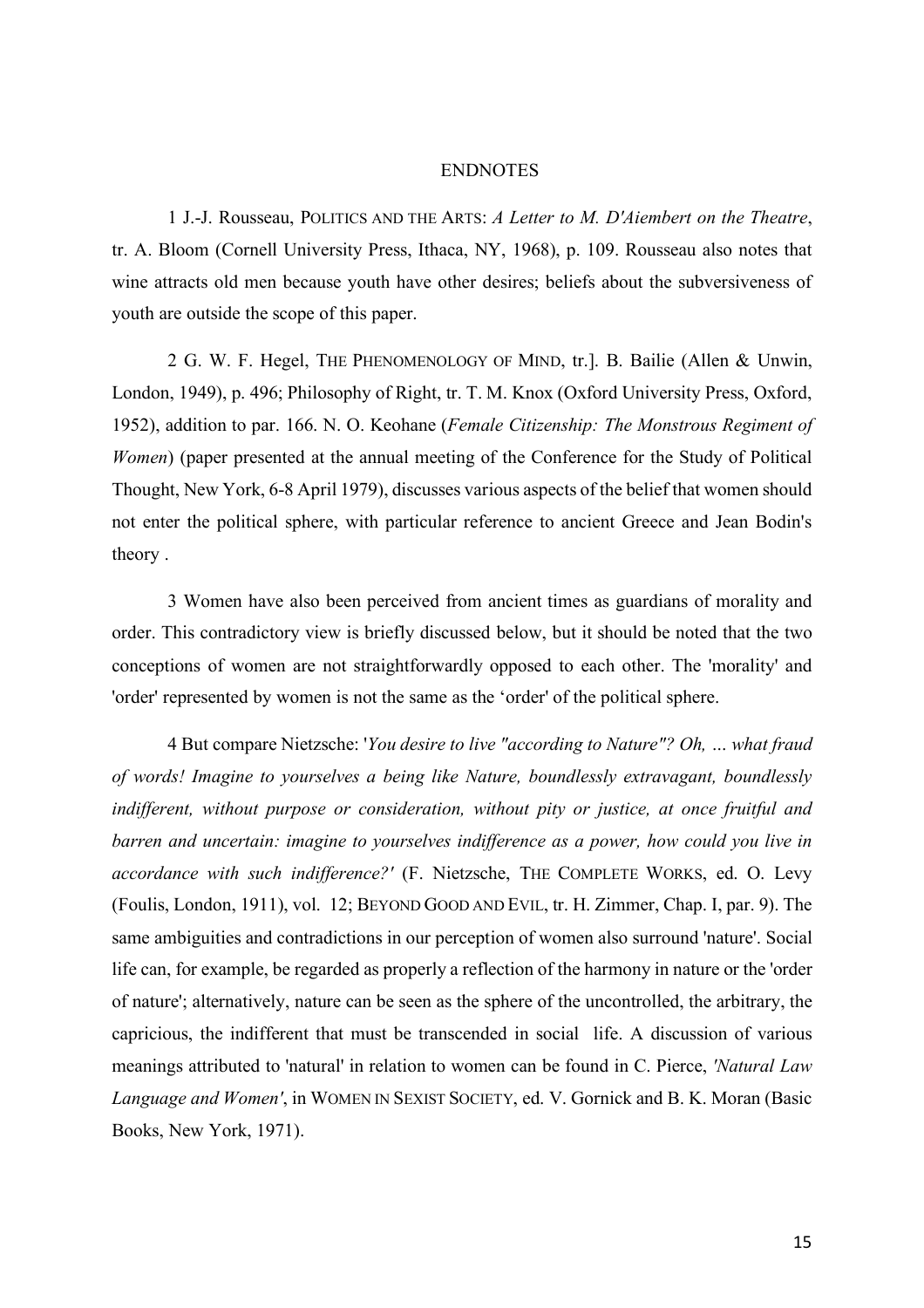5 Rousseau, THE SOCIAL CONTRACT, tr. M. Cranston (Penguin Books, Harmondsworth, Middlesex, 1968), bk 1, p. 50.

6 Hobbes's view of the family is discussed in T. Brennan and C. Pateman, *"Mere Auxiliaries to the Commonwealth": Women and the Origins of Liberalism'*, Political Studies 27 (1979), pp. 1, 83-200.

7 Rawls, A THEORY OF JUSTICE (Oxford University Press, Oxford, 1971), p. 3.

8 S. Freud, 'CIVILIZATION AND ITS DISCONTENTS', in The Standard Edition of the Complete Psychological Works, tr. J. Strachey (Hogarth Press, London, 1961), vol. 21, p. 95.

9 Hegel, THE PHENOMENOLOGY OF MIND, p. 496.

10 Rousseau, EMILE, tr. B. Foxley (Dent, London 1911), p. 322.

11 Rousseau, POLITICS AND THE ARTS, p. 87.

12 Rousseau, *'Discourse on the Origin and Foundations of Inequality'*, in THE FIRST AND SECOND DISCOURSES, tr. R. D. Masters (St Martin's Press, New York, 1964), p. 147. The speculations of classic theorists about the 'natural condition' and 'the origin of society ' should be compared with the speculations of scientists studying animal life. See the fascinating discussion by D. Haraway, 'ANIMAL SOCIOLOGY AND A NATURAL ECONOMY OF THE BODY POLITIC, Part II: *The Past Is the Contested Zone: Human Nature and Theories of Production and Reproduction in Primate Behaviour Studies'*, Signs, 4 (1978), pp. 37-60.

13 Freud, 'CIVILIZATION AND ITS DISCONTENTS', p. 99.

14 *Ibid*., pp. 103-4.

15 S. Freud, *'Female Sexuality'*, in ON SEXUALITY, ed. A. Richard s, (Penguin Freud Library, Harmondsworth, Middlesex, 1977), vol. 7, p. 377.

16 Rousseau, EMILE, pp. 328, 359.

17 Heel, PHILOSOPHY OF RIGHT, addition to par. 166.

18 S. Freud, *'The Dissection of the Psychical Personality'*, in NEW INTRODUCTORY LECTURES ON PSYCHOANALYSIS, ed. J. Strachey (Penguin Freud Library, Harmondsworth, Middlesex, 1973), vol. 2, p. 98.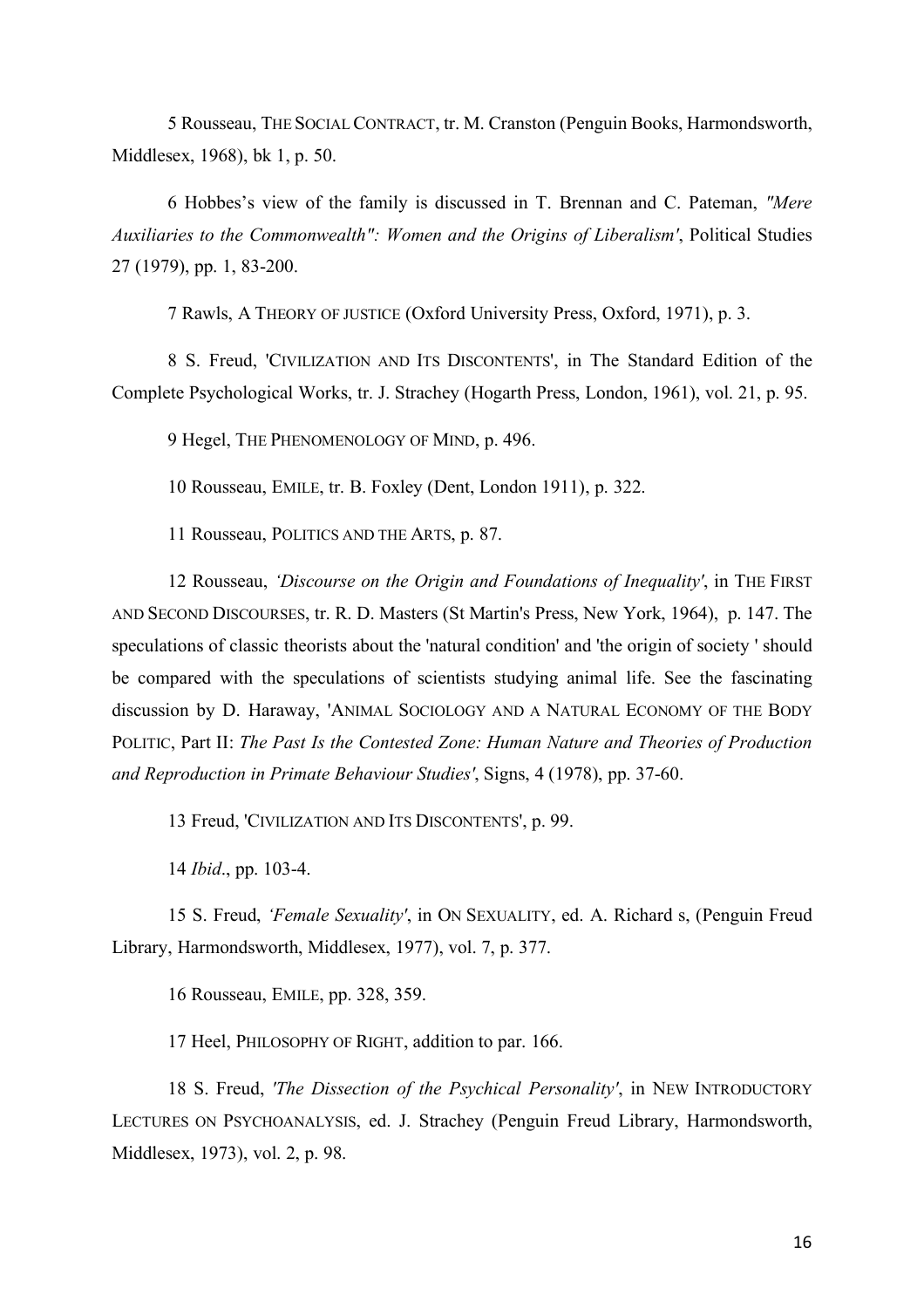19 Freud, 'CIVILIZATION AND ITS DISCONTENTS', pp. 101, 131-2.

20 Freud, *'Some Psychical Consequences of the Anatomical Distinction between the Sexes'*, in Richards, ed., vol. 7, p. 341.21 Freud, 'FEMALE SEXUALITY', p. 375.

22 Freud, *'Some Psychical Consequences of the Anatomical Distinction between the Sexes'*, vol. 7, p. 342.

23 Cf. *'Society cannot be formed or maintained without our being required to make perpetual and costly sacrifices. Because society surpasses us, it obliges us to surpass ourselves, and to surpass itself, a being must, to some degree, depart from its nature.'* (E. Durkheim*, The Dualism of Human Nature and Its Social Conditions'*, ESSAYS ON SOCIOLOGY AND PHILOSOPHY, ed. K. H. Wolff (Harper & Row, New York, 1964), p. 338).

24 Montesquieu, PERSIAN LETTERS, tr. C.J. Betts (Penguin Books, Harmondsworth Middlesex, 1973), letter 20, p. 68; letter 26, p.76.,

25 J.-J. Rousseau, LA NOUVELLE HELOISE, tr. J. H. McDowell (Pennsylvania State University Press, University Park, 1968), pt 2, letter 20, p. 260.

26 Rousseau, EMILE, p. 332.

27 Rousseau, LA NOUVELLE HELOISE, pt 4, letter 12, p. 405.

28 Rousseau, EMILE, p. 326. I was first alerted to this point by the excellent discussion of Rousseau in S. Okin, WOMEN IN WESTERN POLITICAL THOUGHT (Princeton University Press, Princeton, NJ, 1980).

29 Freud, 'Civilization and Its Discontents', pp. 102-3.

30 I am indebted for the phrase to A. Yeatman's unpublished paper*, 'Gender Ascription and the Conditions of Its Breakdown: The Rationalization of the 'Domestic Sphere' and the Nineteenth-Century "Cult of Domesticity"*' .

31 On these points see M. Douglas, PURITY AND DANGER (Penguin Books, Harmondsworth, Middlesex, 1970); S. B. Ortner, *'Is Female to Male as Nature Is to Culture?'*, in WOMEN, CULTURE AND SOCIETY, ed. M. Rosaldo and L. Lamphere (Stanford University Press, Stanford, CA, 1974); and L. Davidoff, *'The Rationalization of Housework'*, in DEPENDENCE AND EXPLOITATION IN WORK AND MARRIAGE, ed. D. L. Barker and S. Allen,